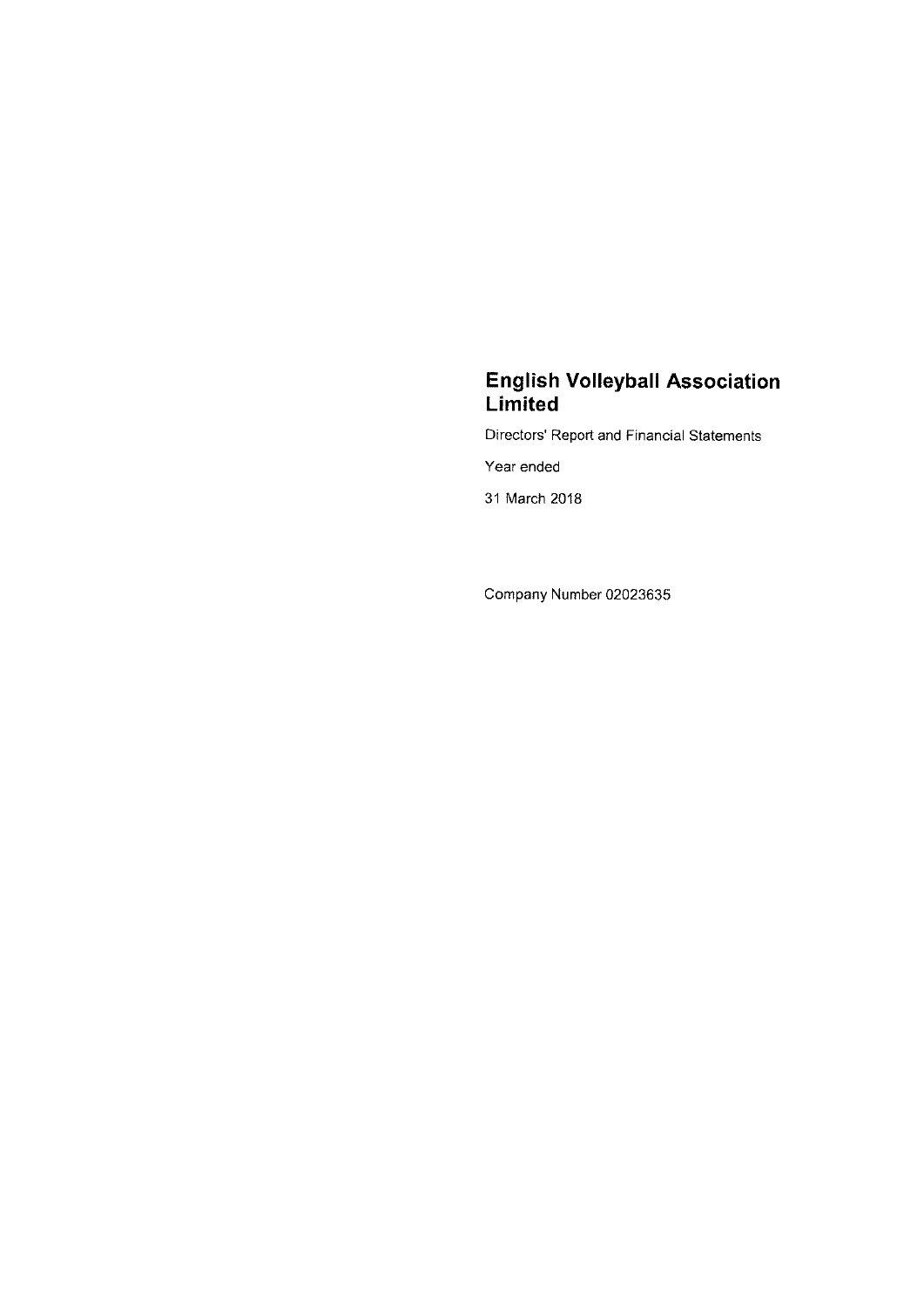### Gompany lnformation

| <b>Directors</b>         | V Widdup<br><b>K S Nicholls</b><br>J A Williams<br>F K Bussey<br>S Matthews<br>A J Walker<br>I K Wall<br>C M Francis<br><b>S M Griffiths</b><br>S A Atubra<br>L. A Chandler |
|--------------------------|-----------------------------------------------------------------------------------------------------------------------------------------------------------------------------|
| <b>Company secretary</b> | S Dunne                                                                                                                                                                     |
| <b>Registered number</b> | 02023635                                                                                                                                                                    |
| <b>Registered office</b> | Sport Park<br>3 Oakwood Drive<br>Loughborough<br>Leicestershire<br><b>LE11 3QF</b>                                                                                          |
| <b>Auditor</b>           | <b>BDO LLP</b><br><b>Regent House</b><br><b>Clinton Avenue</b><br>Nottingham<br><b>NG5 1AZ</b>                                                                              |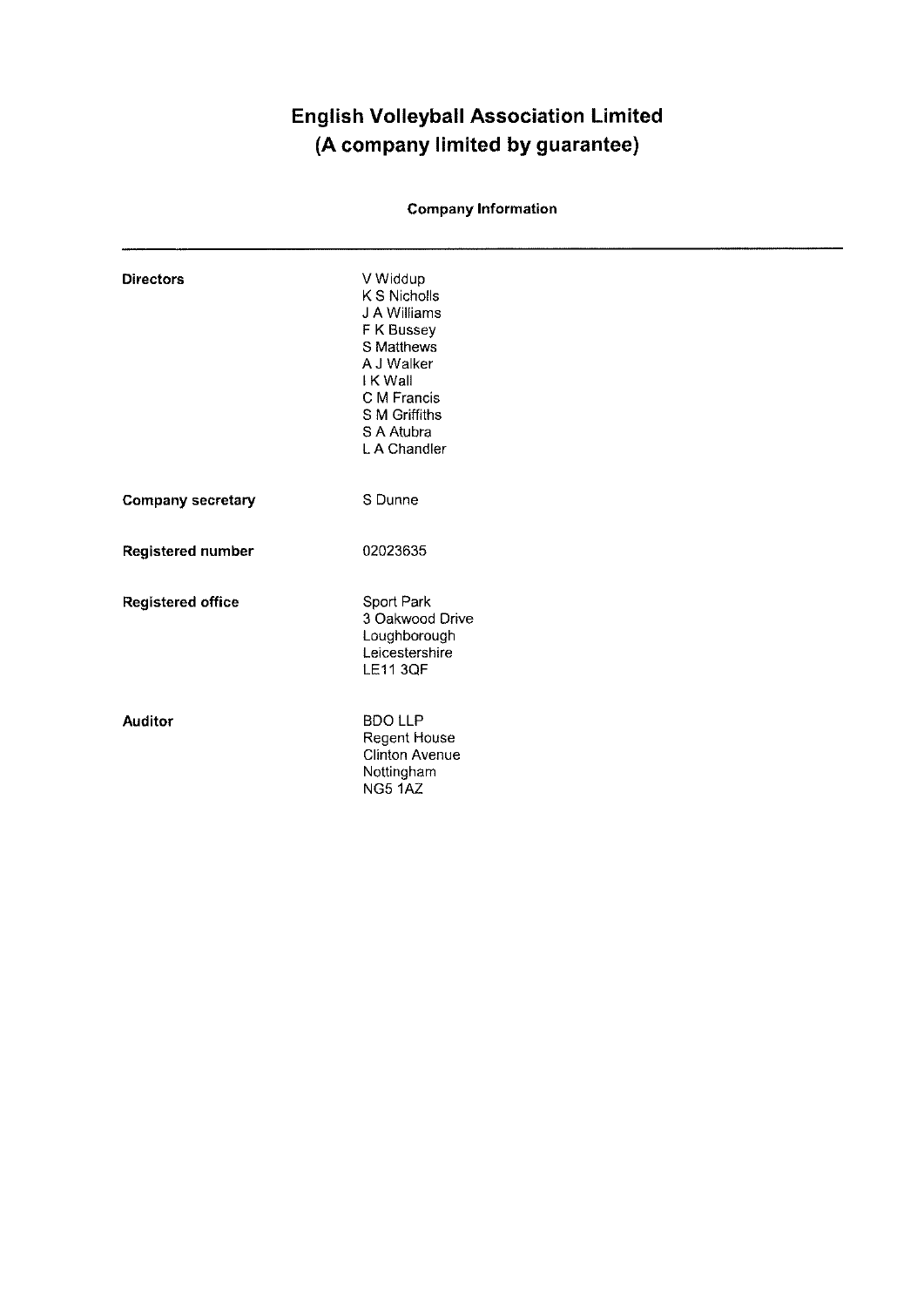**Contents** 

|                                              | Page      |
|----------------------------------------------|-----------|
| Directors' Report                            | $1 - 2$   |
| <b>Directors' Responsibilities Statement</b> | 3         |
| Independent Auditor's Report                 | $4 - 6$   |
| <b>Statement of Comprehensive Income</b>     | 7         |
| <b>Statement of Financial Position</b>       | 8         |
| <b>Statement of Changes in Equity</b>        | 9         |
| <b>Notes to the Financial Statements</b>     | $10 - 17$ |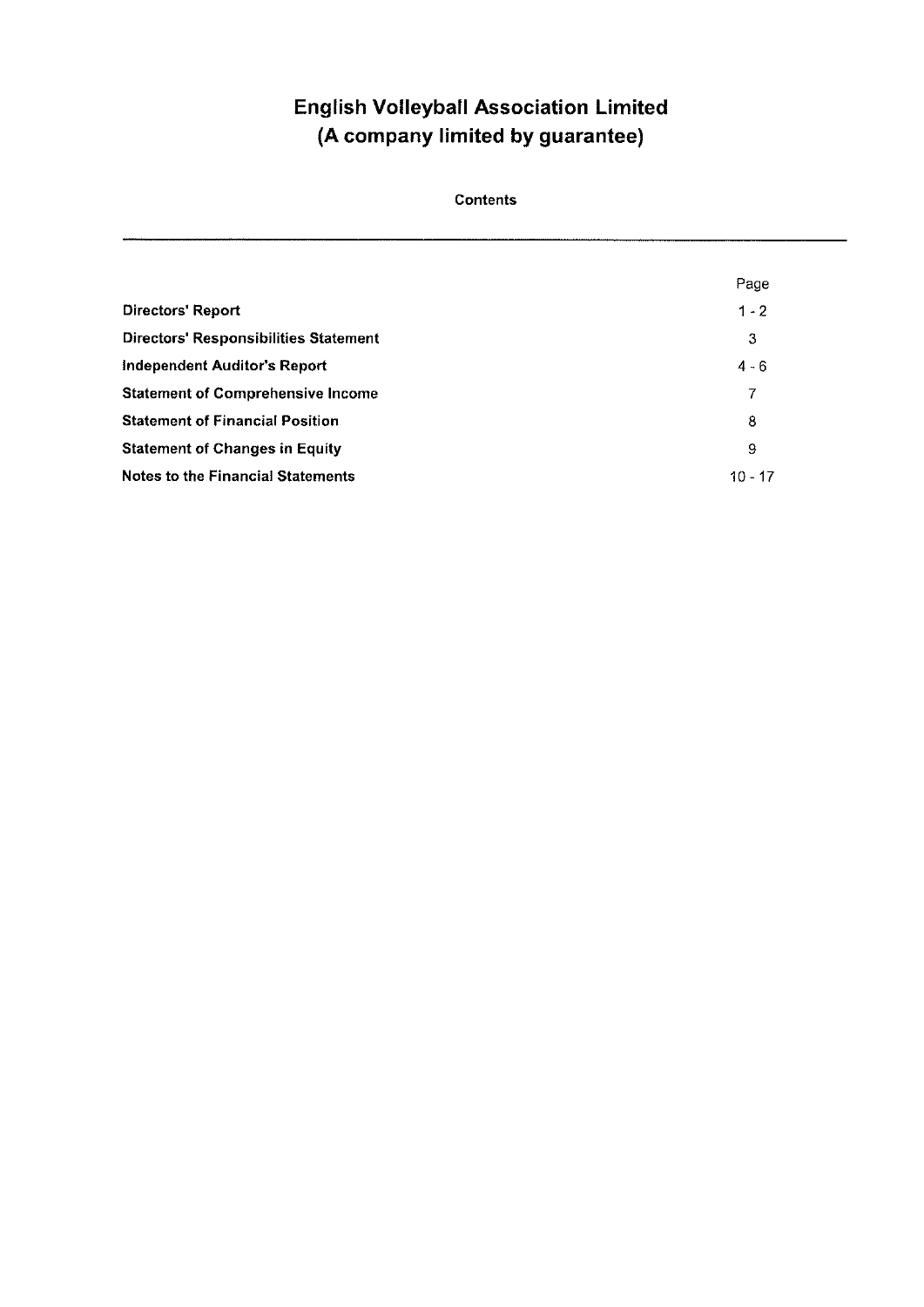#### Directors' Report For the Year Ended 3l March 2018

The directors present their report together with the audited financial statements for the year ended 31 March 2018.

#### Principal activity

The principal activity of the company during the year was to promote and encourage in every way the game of volleyball and to act as the governing body for the sport in England.

#### Directors

The directors who served during the year were:

K S Nicholls J A Williams F K Bussey B W Luszcz (resigned 29 July 2017) A J P Boughton (resigned 13 June 2017) S Matthews A J Walker (appointed 29 July 2017) I K Wall (appointed 29 July 2017) C M Francis (appointed 29 July 2017) S M Griffiths (appointed 1 August 2017) S A Atubra (appointed 1 August 2017) L A Chandler (appointed 10 November 2017) V Widdup (appointed 10 November 2017)

After the year end E Clarke was resigned as director on 9 April 2018.

#### Going Concern

Volleyball England relies heavily on funding from Sport England. The team are actively working on accessing other revenue streams from the development of new programmes that will attract commercial partners. This will ensure the organisation move to becoming more self-sustaining and less reliant on government funding.

There is no doubt the current key funding stream is provided by Sport England with the current funding cycle running for the four year period, 2017-2021. Volleyball England has confirmation of the first two years grant award until March 2019 however, Sport England has indicated that the application process for the final two years of the award will not be concluded until late 2018 or early 2019.

Therefore, at the date of approval of the financial statements confirmation of funding post 1 April 2019 is yet to be received (see note 2.2 in the financial statements).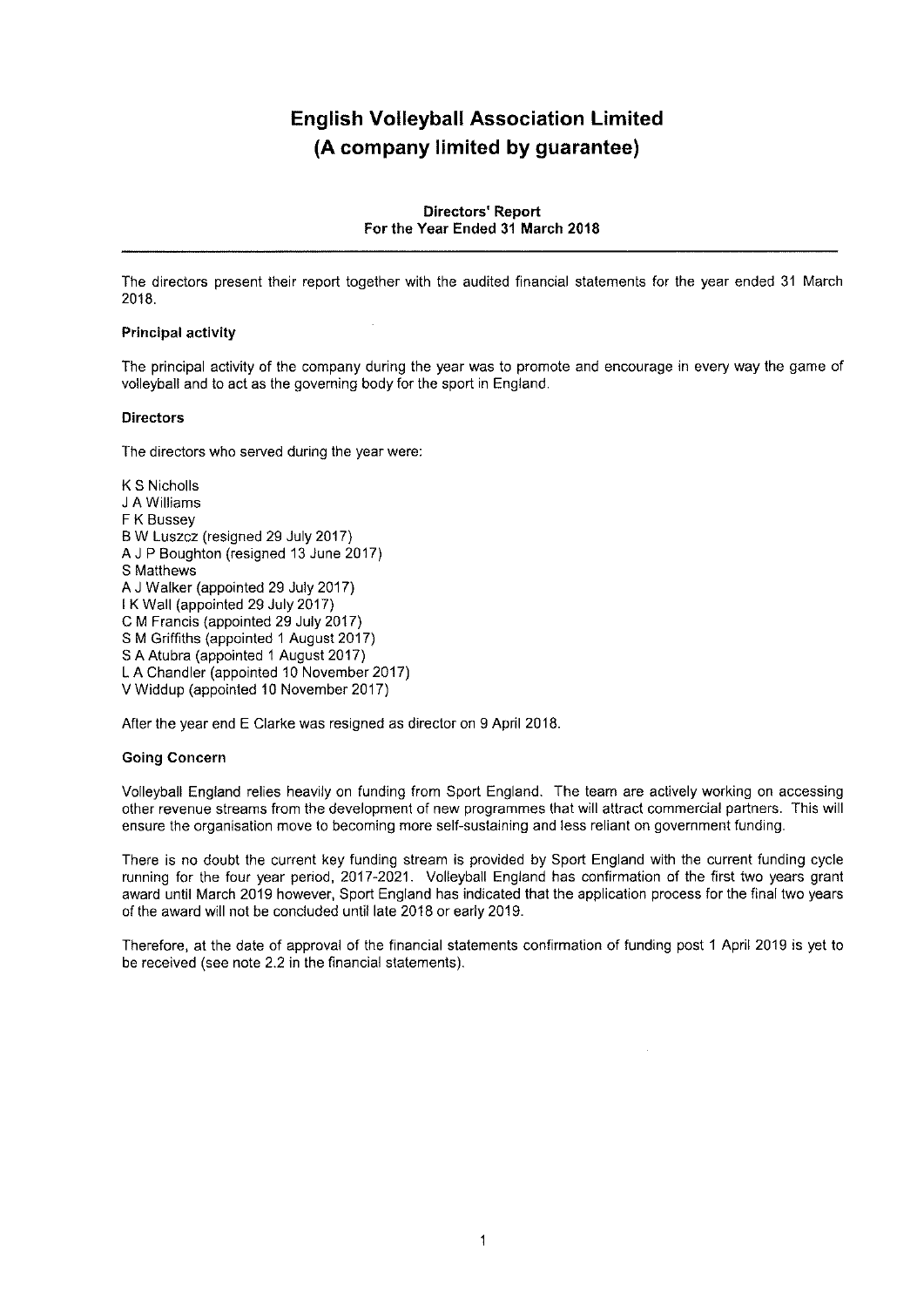Directors' Report (continued) For the Year Ended 3l March 2018

#### Disclosure of lnformation to auditor

The director at the time when this director's report is approved has confirmed that:

- a so far as the director is aware, there is no relevant audit information of which the company's auditor is unaware, and
- a the director has taken all the steps that ought to have been taken as a director in order to be aware of any relevant audit information and to establish that the company's auditor is aware of that information.

#### Auditor

The auditor, BDO LLP, will be proposed for reappointment in accordance with section 485 of the Companies Act 2006.

ln preparing this report, the directors have taken advantage of the small companies exemptions provided by section 4154 of the Companies Act 2006.

This report was approved by the board and signed on its behalf.

 $Q_1$ 

L A Chandler Director

Date:27 June 2018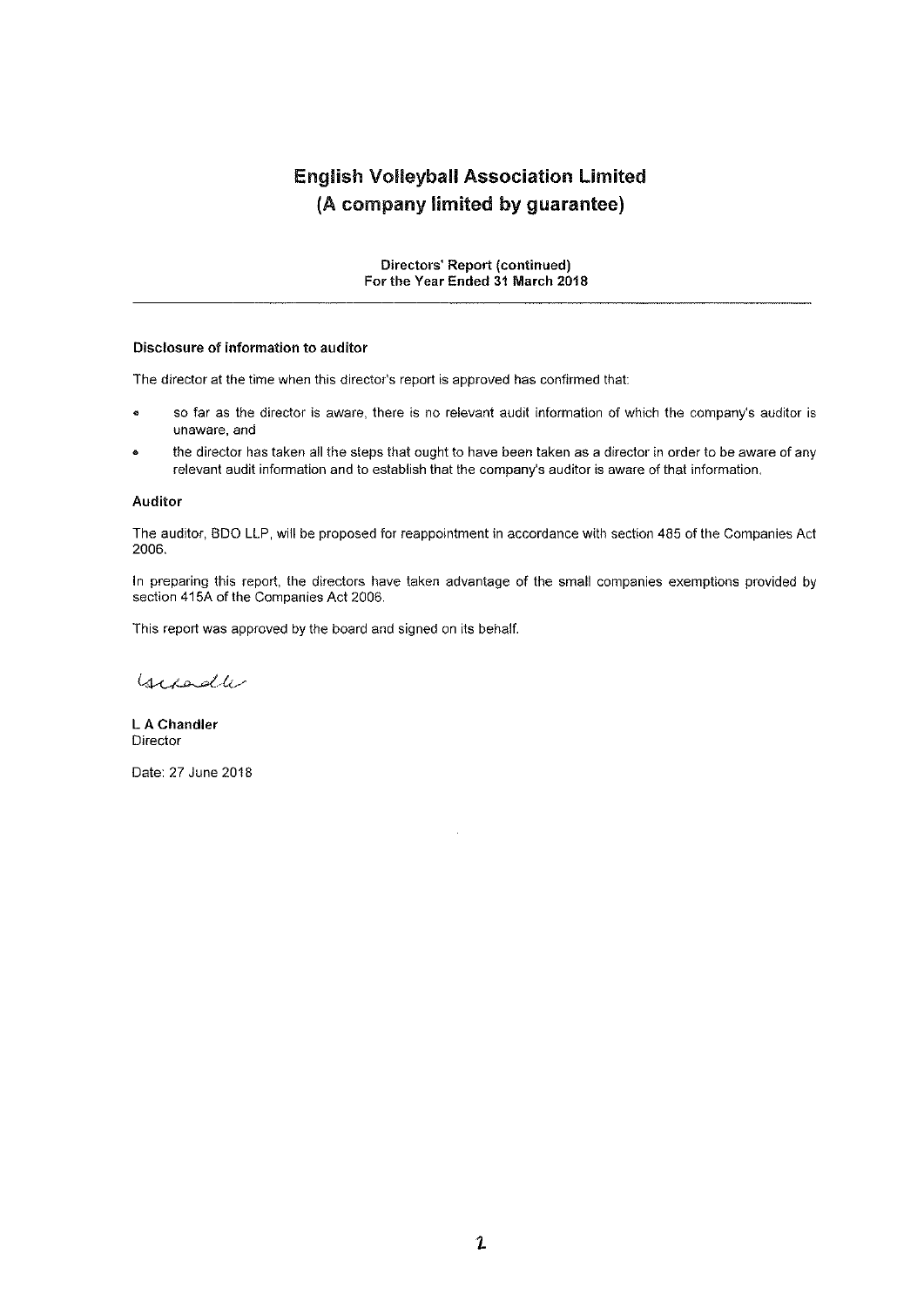#### Directors' Responsibilities Statement For the Year Ended 31 March 2018

The directors are responsible for preparing the directors' report and the financial statements in accordance with applicable law and regulations.

Company law requires the directors to prepare financial statements for each financial year. Under that law the directors have elected to prepare the financial statements in accordance with United Kingdom Generally Accepted Accounting Practice (United Kingdom Accounting Standards and applicable law). Under company law the directors must not approve the flnancial statements unless they are satisfied that they give a true and fair view of the state of affairs of the company and of the profit or loss of the company for that period.

ln preparing these financial statements, the directors are required to:

- select suitable accounting policies and then apply them consistently; a
- make judgements and accounting estimates that are reasonable and prudent; a
- prepare the financial statements on the going concern basis unless it is inappropriate to presume that the company will continue in business. a

The directors are responsible for keeping adequate accounting records that are sufficient to show and explain the company's transactions and disclose with reasonable accuracy at any time the financial position of the company and enable them to ensure that the financial statements comply with the Companies Act 2006. They are also responsible for safeguarding the assets of the company and hence for taking reasonable steps for the prevention and detection of fraud and other irregularities.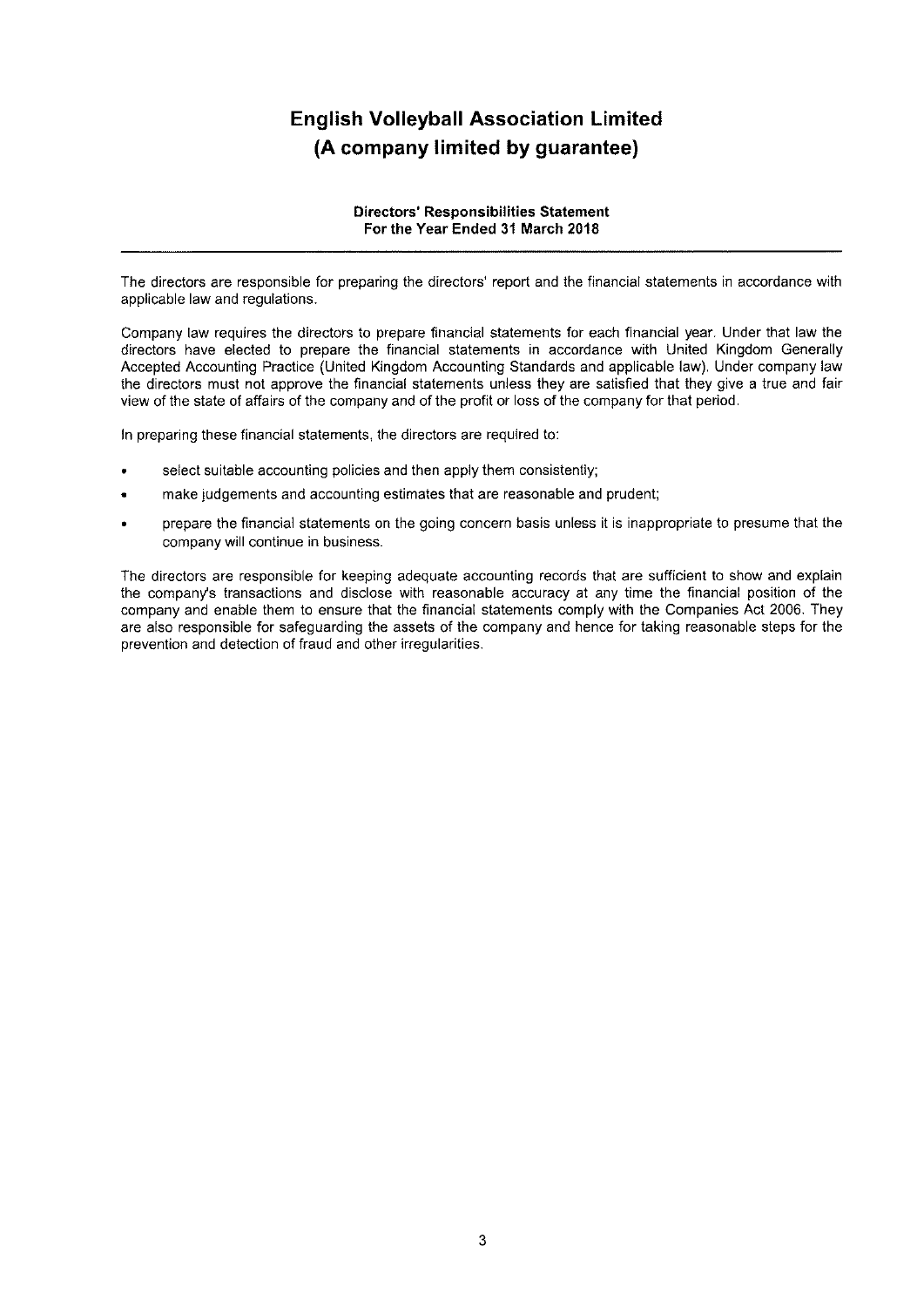#### lndependent Auditor's report to the Members of English Volleyball Association Limited

#### Opinion

We have audited the financial statements of English Volleyball Association Limited ("the company") for the year ended 31 March 2018 which comprise the statement of comprehensive income, the statement of financial position, the statement of changes in equity and notes to the financial statements, including a summary of significant accounting policies. The financial reporting framework that has been applied in their preparation is applicable law and United Kingdom Accounting Standards, including Financial Reporting Standard 102 The Financial Reporting Standard applicable in the UK and Republic of lreland (United Kingdom Generally Accepted Accounting Practice).

ln our opinion, the fìnancial statements:

- give a true and fair view of the state of the company's affairs as at 31 March 2018 and of its profìt for the year then ended; a
- have been properly prepared in accordance with United Kingdom Generally Accepted Accounting Practice; and
- have been prepared in accordance with the requirements of the Companies Act 2006. a

#### Basis for opinion

We conducted our audit in accordance with International Standards on Auditing (UK) (ISAs (UK)) and applicable law. Our responsibilities under those standards are further described in the auditor's responsibilities for the audit of the financial statements section of our report. We are independent of the company in accordance with the ethical requirements relevant to our audit of the financial statements in the UK, including the FRC's Ethical Standard, and we have fulfilled our other ethical responsibilities in accordance with these requirements. We believe that the audit evidence we have obtained is suffìcient and appropriate to provide a basis for our opinion.

#### Material uncertainty related to going concern

We draw attention to note 2.2 to the financial statements, which indicates that the company is yet to obtain confirmation that the required grant funding for the period post April 2019 will be recieved. As stated in nole 2.2, these events or conditions indicate that a material uncertainty exists that may cast significant doubt on the company's ability to continue as a going concern. Our opinion is not modified in respect of this matter.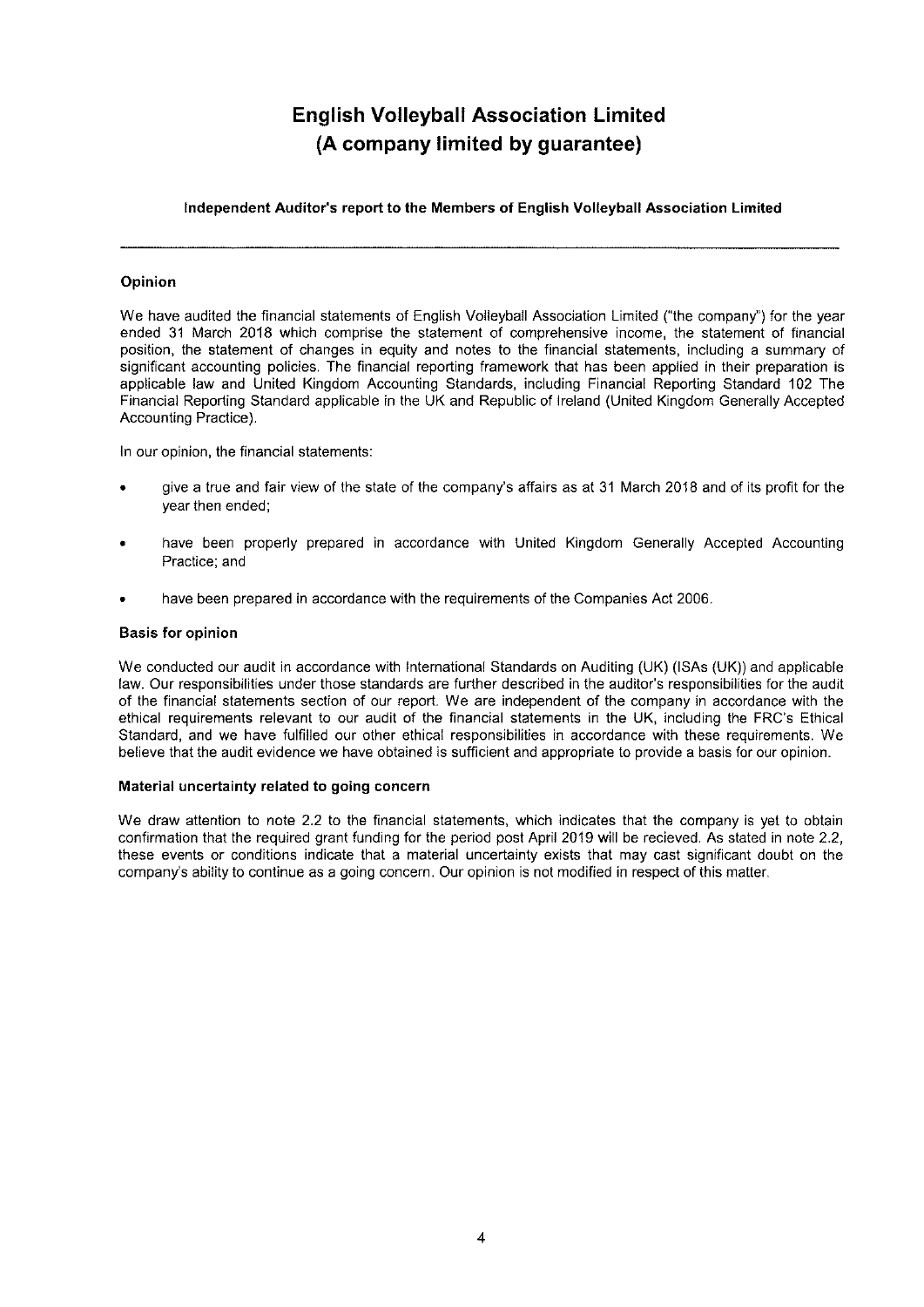#### lndependent Auditor's report to the Members of English Volleyball Association Limited (continued)

#### Other information

The directors are responsible for the other information. The other information comprises the information included in the annual report, other than the financial statements and our auditor's report thereon. Our opinion on the financial statements does not cover the other information and, except to the extent otherwise explicitly stated in our report, we do not express any form of assurance conclusion thereon.

ln connection with our audit of the financial statements, our responsibility is to read the other information and, in doing so, consider whether the other information is materially inconsistent with the financial statements or our knowledge obtained in the audit or otherwise appears to be materially misstated. lf we identify such material inconsistencies or apparent material misstatements, we are required to determine whether there is a material misstatement in the financial statements or a material misstatement of the other information. lf, based on the work we have performed, we conclude that there is a material misstatement of this other information, we are required to report that fact.

We have nothing to report in this regard.

#### Opinions on other matters prescribed by the Companies Act 2006

ln our opinion, based on the work undertaken in the course of the audit:

- the information given in the directors' report for the financial year for which the fìnancial statements are prepared is consistent with the financial statements; and a
- the directors' report has been prepared in accordance with applicable legal requirements.

#### Matters on which we are required to report by exception

ln the light of the knowledge and understanding of the company and its environment obtained in the course of the audit, we have not identified material misstatement in the director's report.

We have nothing to report in respect of the following matters in relation to which the Companies Act 2006 requires us to report to you if, in our opinion;

- adequate accounting records have not been kept, or returns adequate for our audit have not been received from branches not visited by us; or a
- the financial statements are not in agreement with the accounting records and returns; or a
- certain disclosures of directors' remuneration specified by law are not made; or a
- a we have not received all the information and explanations we require for our audit; or
- a the director are not entitled to prepare the financial statements in accordance with the small companies regime and take advantage of the small companies' exemptions in preparing the directors' report and from the requirement to prepare a strategic report.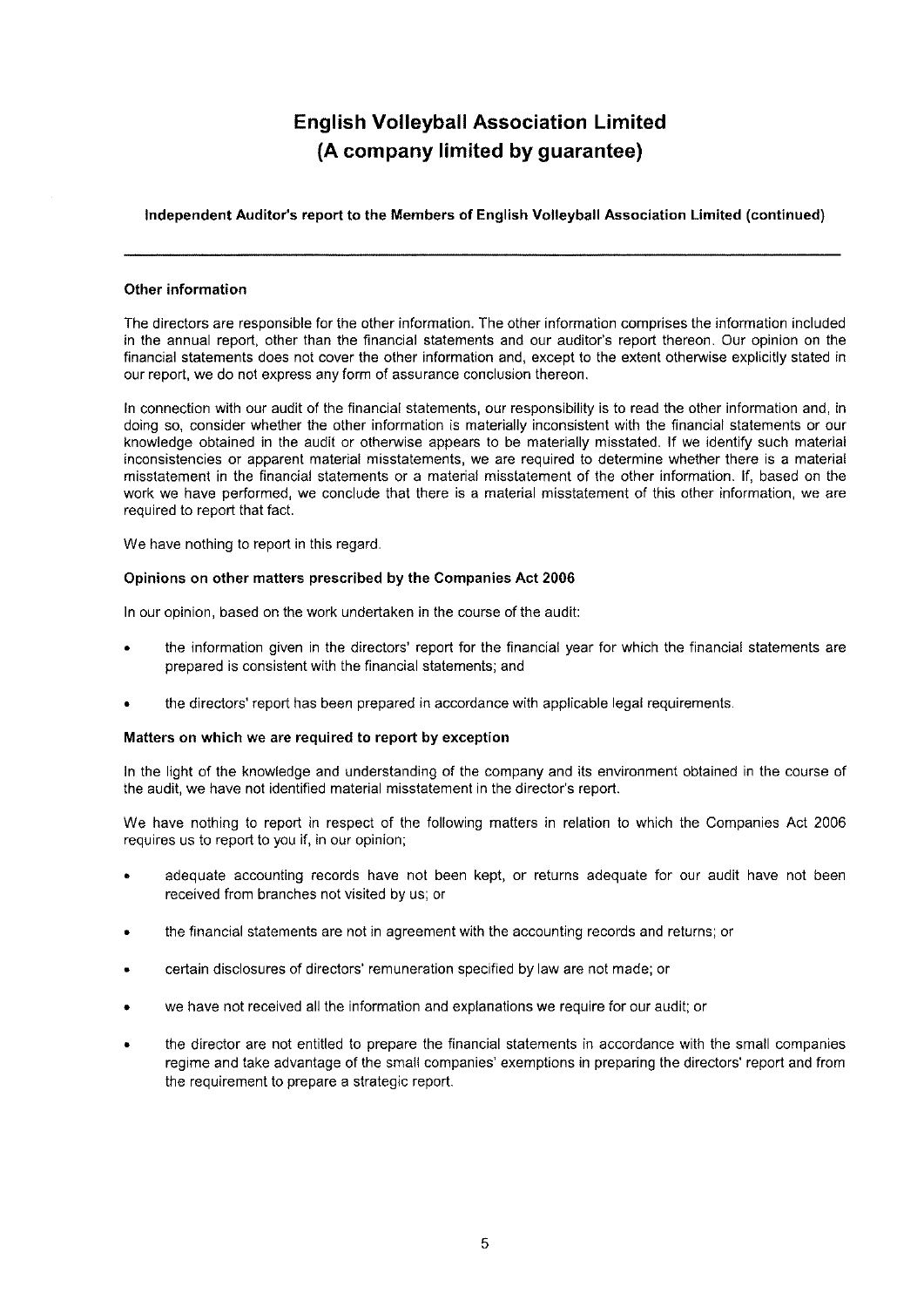#### lndependent Auditor's report to the Members of English Volleyball Association Limited (continued)

#### Responsibilities of directors

As explained more fully in the directors' responsibilities statement, the directors are responsible for the preparation of the financial statements and for being satisfied that they give a true and fair view, and for such internal control as the director determines is necessary to enable the preparation of financial statements that are free from material misstatement, whether due to fraud or error.

ln preparing the financial statements, the directors are responsible for assessing the company's ability to continue as a going concern, disclosing, as applicable, matters related to going concern and using the going concern basis of accounting unless the directors either intends to liquidate the company or to cease operations, or have no realistic alternative but to do so.

#### Auditor's responsibilities for the audit of the financial statements

Our objectives are to obtain reasonable assurance about whether the financial statements as a whole are free from material misstatement, whether due to fraud or error, and to issue an auditor's report that includes our opinion. Reasonable assurance is a high level of assurance, but is not a guarantee that an audit conducted in accordance with lSAs (UK) will always detect a material misstatement when it exists. Misstatements can arise from fraud or error and are considered material if, individually or in the aggregate, they could reasonably be expected to influence the economic decisions of users taken on the basis of these financial statements.

A further description of our responsibilities for the audit of the financial statements is located at the Financial Reporting Council's website at: https://wvvw.frc.org.uk/auditorsresponsibilities. This description forms part of our auditor's report.

#### Use of our report

This report is made solely to the company's members, as a body, in accordance with Chapter 3 of Part 16 of the Companies Act 2006. Our audit work has been undertaken so that we might state to the company's members those matters we are required to state to them in an auditor's report and for no other purpose. To the fullest extent permitted by law, we do not accept or assume responsibility to anyone other than the company and the company's members as a body, for our audit work, for this report, or for the opinions we have formed.

ßoo

Gareth Singleton (Senior Statutory Auditor) For and on behalf of BDO LLP, Statutory Auditor Nottingham United Kingdom

27 June 2018 BDO LLP is a limited liability partnership registered in England and Wales (with registered number OC305127).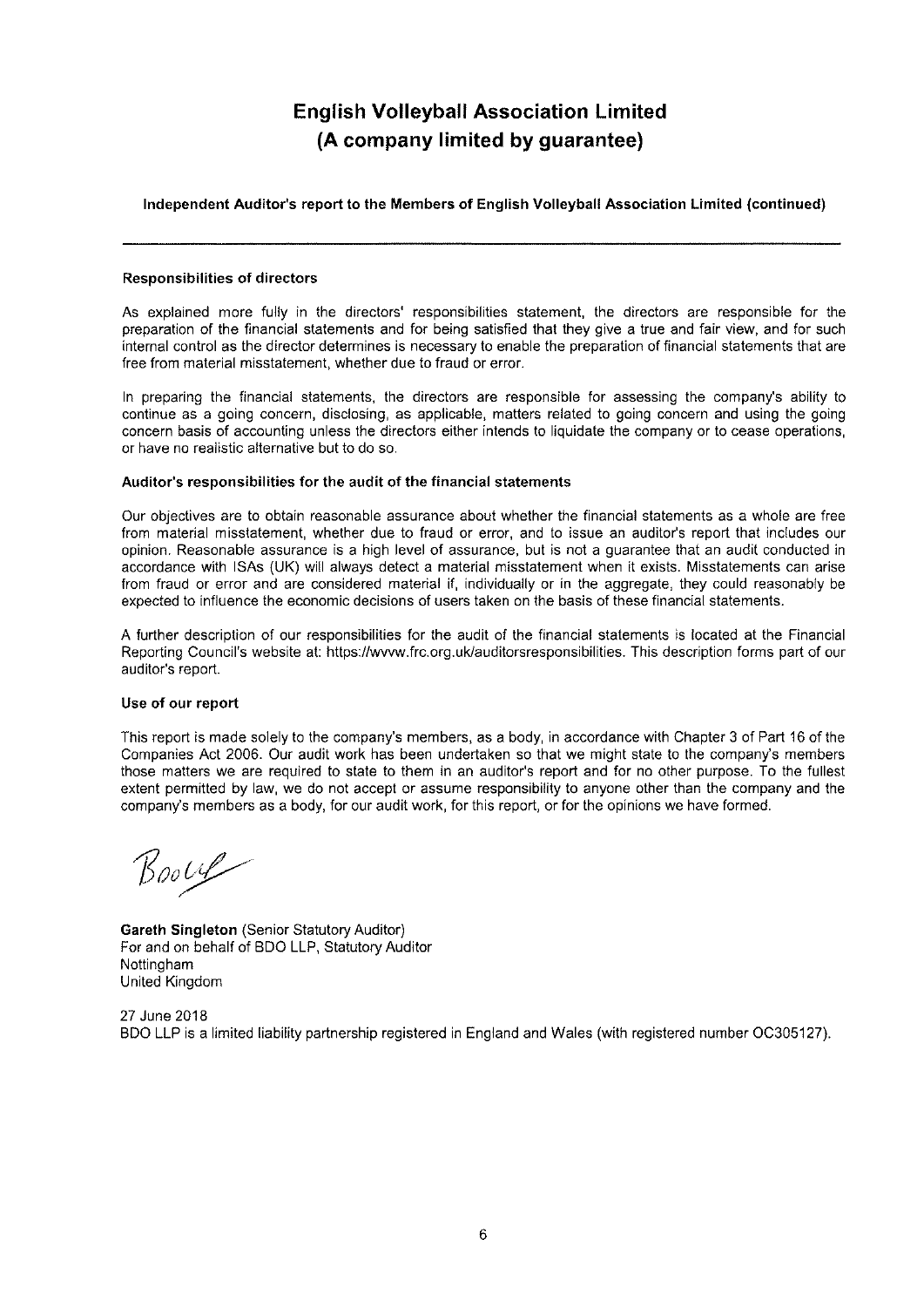#### Statement of Comprehensive lncome For the Year Ended 3l March 2018

|                                        | <b>Note</b> | 2018<br>£   | 2017<br>£   |
|----------------------------------------|-------------|-------------|-------------|
| Turnover                               | 4           | 1,251,949   | 1,851,872   |
| Gross profit                           |             | 1,251,949   | 1,851,872   |
| Administrative expenses                |             | (1,099,327) | (2,056,145) |
| Exceptional administrative expenses    | 5           |             | (151, 340)  |
| <b>Operating profit/(loss)</b>         | 6           | 152,622     | (355, 613)  |
| Interest receivable and similar income |             | 77          | 234         |
| Profit/(loss) before tax               |             | 152,699     | (355, 379)  |
| Tax on profit/(loss)                   | 8           | (53)        | (47)        |
| Profit/(loss) for the financial year   |             | 152,646     | (355, 426)  |
|                                        |             |             |             |

There was no other comprehensive income for 2018 (2017 - £Nil)

The notes on pages 10 to 17 form part of these financial statements.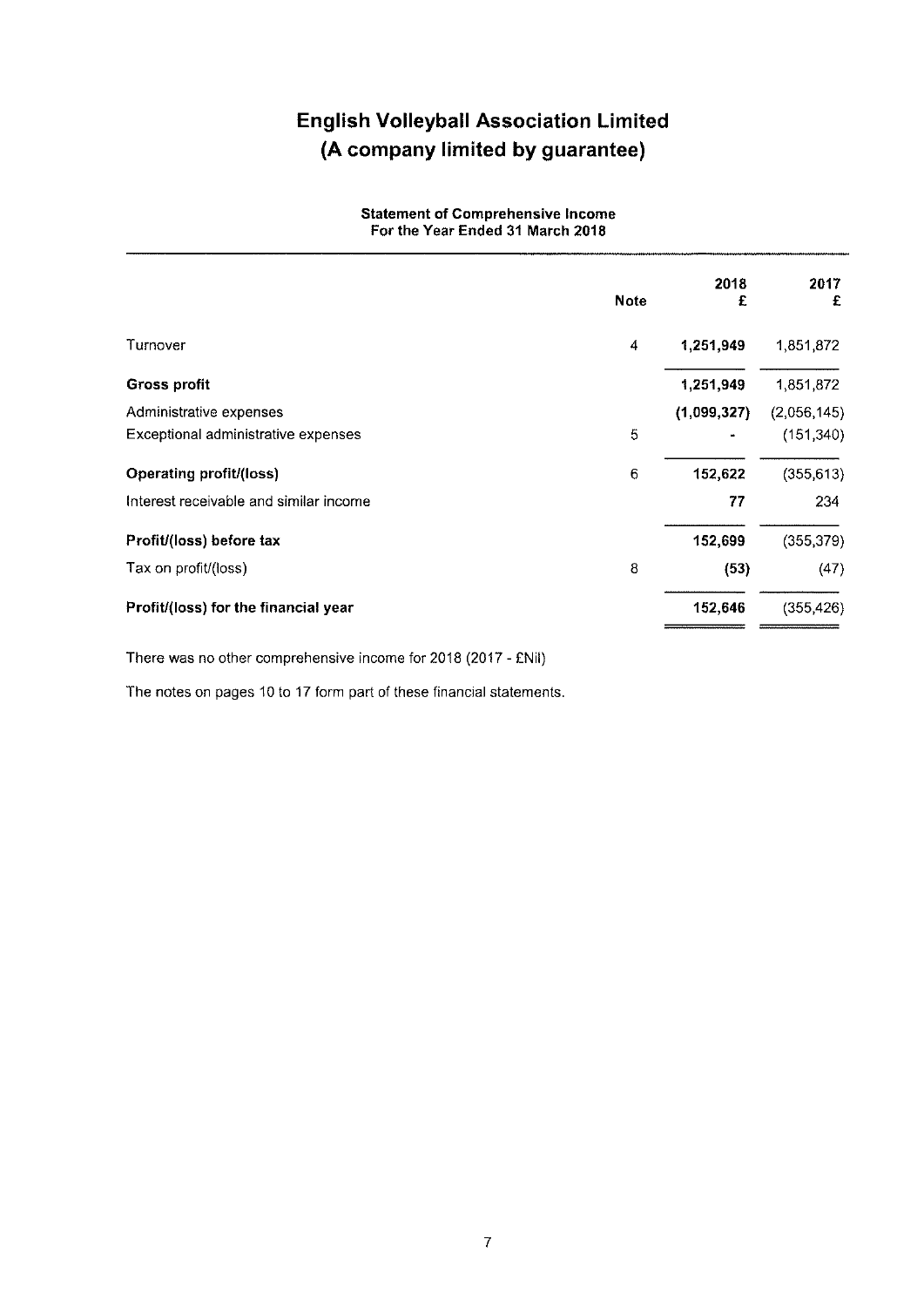### **English Volleyball Association Limited**

(A company limited by guarantee)

Registered number: 02023635

|                                                   | Note | 2018<br>£  | 2018<br>£ | 2017<br>£  | 2017<br>£ |
|---------------------------------------------------|------|------------|-----------|------------|-----------|
| <b>Fixed assets</b>                               |      |            |           |            |           |
| Tangible assets                                   | 9    |            | 12,353    |            | 10,616    |
|                                                   |      |            | 12,353    |            | 10,616    |
| <b>Current assets</b>                             |      |            |           |            |           |
| <b>Stocks</b>                                     | 10   | 14,162     |           | 19,026     |           |
| Debtors: amounts falling due within one year      | 11   | 286,675    |           | 199,110    |           |
| Cash at bank and in hand                          |      | 23,202     |           | 74,933     |           |
|                                                   |      | 324,039    |           | 293,069    |           |
| Creditors: amounts falling due within one<br>year | 12   | (179, 273) |           | (299, 212) |           |
| Net current assets/(liabilities)                  |      |            | 144,766   |            | (6, 143)  |
| Total assets less current liabilities             |      |            | 157 119   |            | 4,473     |
| Net assets                                        |      |            | 157,119   |            | 4,473     |
| <b>Capital and reserves</b>                       |      |            |           |            |           |
| Profit and loss account                           | 14   |            | 157,119   |            | 4,473     |
|                                                   |      |            | 157,119   |            | 4473      |

**Statement of Financial Position** As at 31 March 2018

The financial statements have been prepared in accordance with the provisions applicable to companies subject to the small companies regime and in accordance with the provisions of FRS 102 Section 1A - small entities.

The financial statements were approved and authorised for issue by the board and were signed on its behalf by:

lachadh

L A Chandler Director

Date: 27 June 2018 The notes on pages 10 to 17 form part of these financial statements.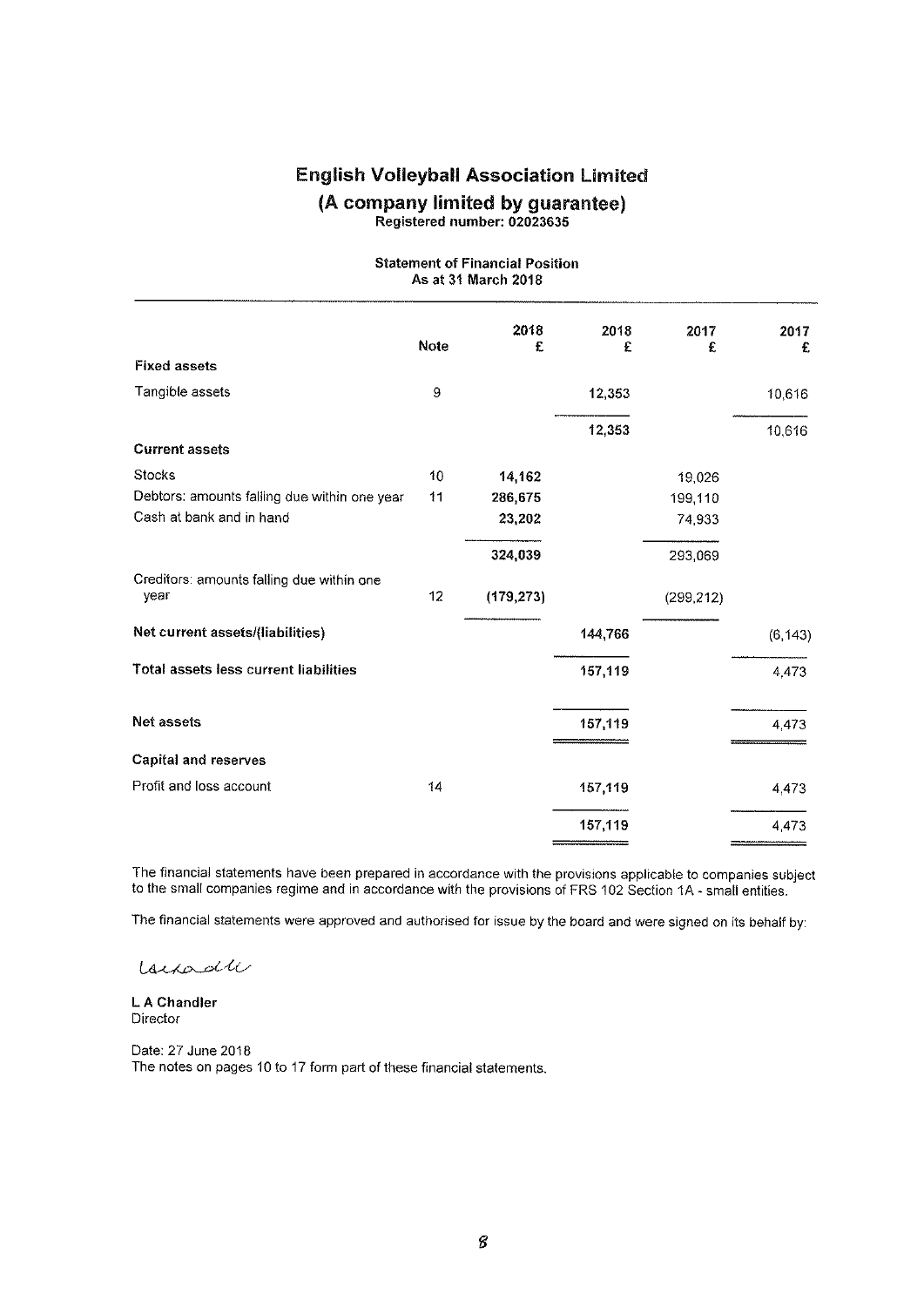#### Statement of Changes in Equity Forthe Year Ended 31 March 2018

|                                         | <b>Profit and</b> |              |
|-----------------------------------------|-------------------|--------------|
|                                         | loss account      | Total equity |
|                                         | £                 | £            |
| At 1 April 2017                         | 4,473             | 4,473        |
| Comprehensive income for the year       |                   |              |
| Profit for the year                     | 152,646           | 152,646      |
| Total comprehensive income for the year | 152,646           | 152,646      |
| At 31 March 2018                        | 157,119           | 157,119      |
|                                         |                   |              |

#### Statement of Changes in Equity For the Year Ended 3l March 2017

| <b>Profit and</b><br>loss account | Total equity |
|-----------------------------------|--------------|
| £                                 | £            |
| 359,899                           | 359,899      |
|                                   |              |
| (355, 426)                        | (355, 426)   |
| (355, 426)                        | (355, 426)   |
| 4,473                             | 4,473        |
|                                   |              |

The notes on pages 10 to 17 form part of these financial statements.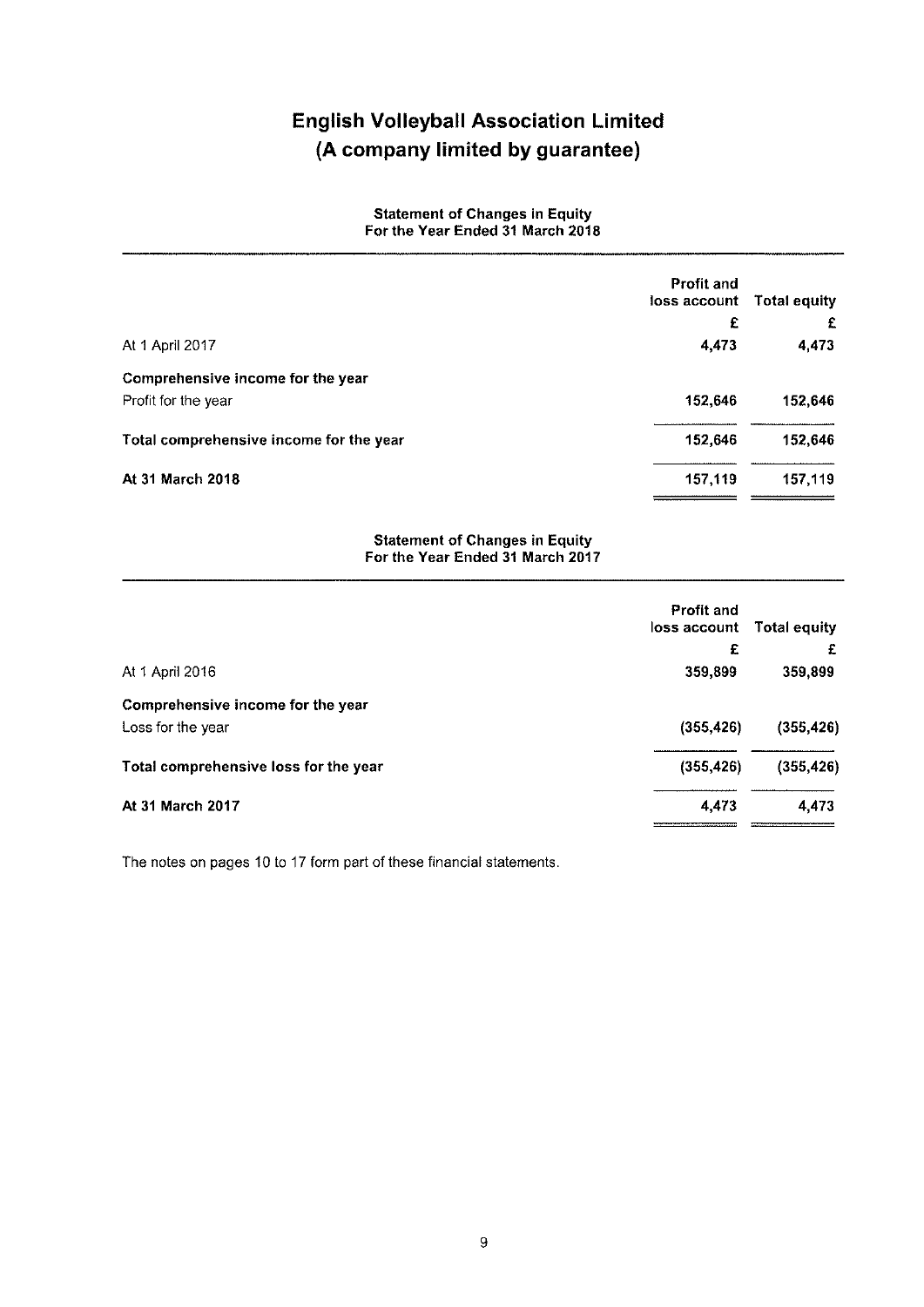#### Notes to the Financial Statements Forthe Year Ended 31 March 2018

#### 1. General information

English Volleyball Association Limited is a private company limited by guarantee and incorporated in England and Wales under the Companies Act 2006. The address of the registered office is given on the company information page and the nature of the company's operations and its principal activity is set out in the director's report.

#### 2. Accounting policies

#### 2.1 Basis of preparation of financial statements

The financial statements have been prepared under the historical cost convention unless otherwise specified within these accounting policies and in accordance with Section 1A of Financial Reporting Standard 102, the Financial Reporting Standard applicable in the UK and the Republic of lreland and the Companies Act 2006.

The preparation of financial statements in compliance with Section 1A of FRS 102 requires the use of certain critical accounting estimates. lt also requires management to exercise judgement in applying the company's accounting policies (see note 3).

The following principal accounting policies have been applied:

#### 2.2 Going concern

The company currently is dependent on funding from Sport England to fund its day to day operations. The senior management team are actively working on accessing other revenue streams from the development of new programmes that will attract commercial partners. This will ensure the organisation moves to becoming more self-sustaining and less reliant on government funding in the future however, forecasts for the next 12 months indicate that the companywill require funding from Sport England.

The current Sport England funding cycle runs for the period2017-2021. While the company has confirmation of the level of funding for the first two years of the grant award until March 2019, Sport England has indicated that the application process for the final two years of the award will not be concluded until late 2018 or early 2019.

Therefore at the date of approval of the financial statements the level of funding for the period from April 2019 is not known. As the forecasts indicate that a level of funding will be required there is the existence of a material uncertainty which may cast doubt about the company's ability to continue as a going concern. The financial statements do not include the adjustments that would result if the company was unable to continue as a going concern.

#### 2.3 Turnover

Turnover comprises grant income applied in the year for projects delivered by the company. Grants received for projects not yet delivered are deferred into future accounting periods or recognised over the term of the grant agreement. Sporting Excellence Award funding is recognised in line with the course duration. Membership and subscriptions are accounted for on an accruals basis.

#### 2.4 Tangible fixed assets

Tangible fixed assets under the cost model are stated at historical cost less accumulated depreciation and any accumulated impairment losses. Historical cost includes expenditure that is directly attributable to bringing the asset to the location and condition necessary for it to be capable of operating in the manner intended by management.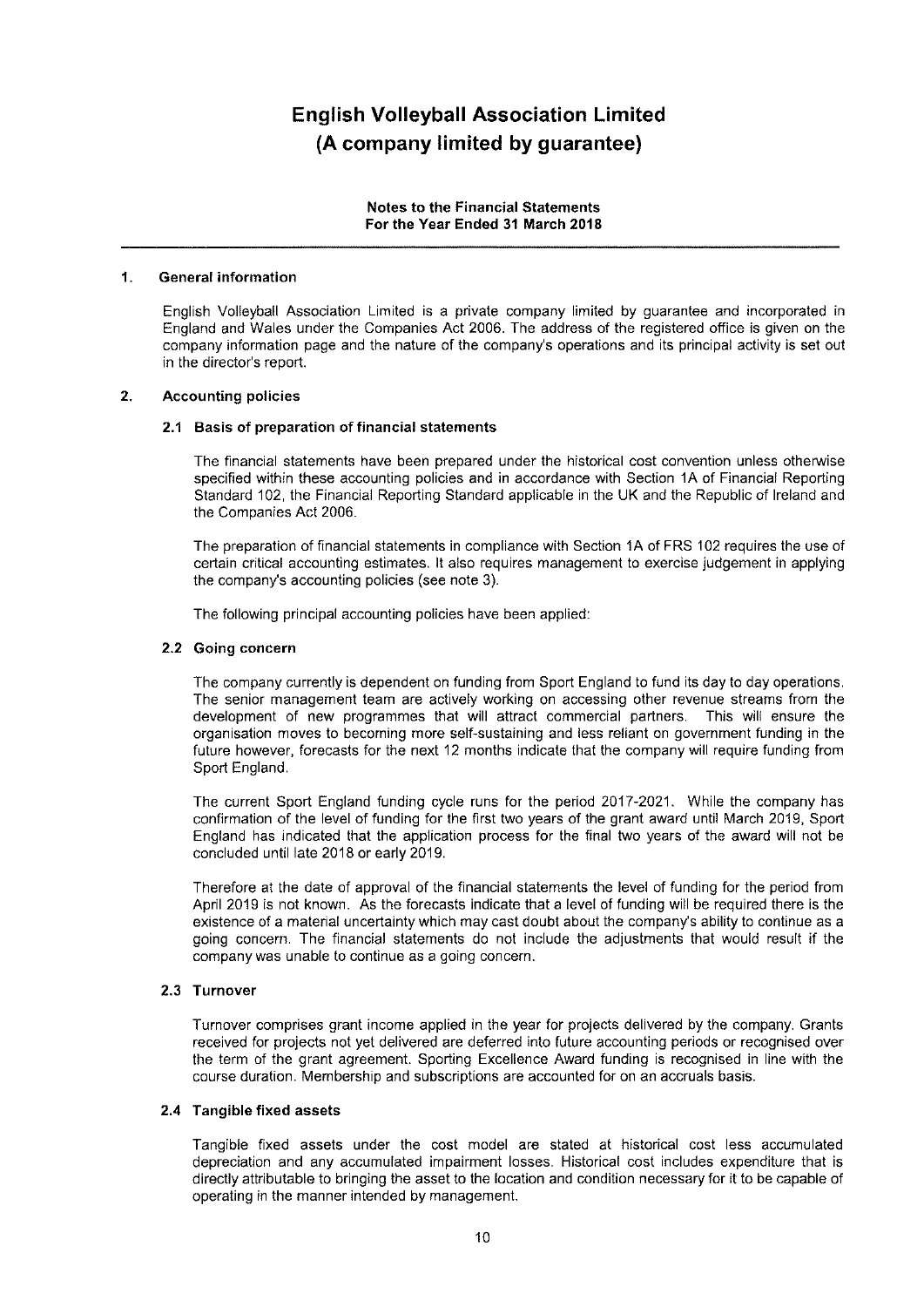Notes to the Financial Statements Forthe Year Ended 3l March 2018

#### 2. Accounting policies (continued)

#### 2.4 Tangible fixed assets (continued)

Depreciation is charged so as to allocate the cost of assets less their residual value over their estimated useful lives, using the straight-line method.

Depreciation is provided on the following basis:

| Motor vehicles        | - 25%         |
|-----------------------|---------------|
| Fixtures & fittings   | $-12.5 - 33%$ |
| Office equipment      | - 12.5 - 33%  |
| Commissions equipment | $-20 - 33.3%$ |

The assets' residual values, useful lives and depreciation methods are reviewed, and adjusted prospectively if appropriate, or if there is an indication of a significant change since the last reporting date.

Gains and losses on disposals are determined by comparing the proceeds with the carrying amount and are recognised in the statement of comprehensive income.

#### 2.5 Stocks

Stocks are valued at the lower of cost and net realisable value after making due allowance for obsolete and slow-moving stocks.

#### 2.6 Debtors

Short term debtors are measured at transaction price, less any impairment.

#### 2.7 Cash and cash equivalents

Cash is represented by cash in hand and deposits with financial institutions repayable without penalty on notice of not more lhan 24 hours. Cash equivalents are highly liquid investments that mature in no more than three months from the date of acquisition and that are readily convertible to known amounts of cash with insignificant risk of change in value.

#### 2.8 Financial instruments

The company only enters into basic financial instrument transactions that result in the recognition of financial assets and liabilities like trade and other debtors and creditors, loans from banks and other third parties, loans to related parties and investments in non-puttable ordinary shares.

Debt instruments (other than those wholly repayable or receivable within one year), including loans and other accounts receivable and payable, are initially measured at present value of the future cash flows and subsequently at amortised cost using the effective interest method. Debt instruments that are payable or receivable within one year, typically trade debtors and creditors, are measured, initially and subsequently, at the undiscounted amount of the cash or other consideration expected to be paid or received. However, if the arrangements of a short-term instrument constitute a financing transaction, like the payment of a trade debt deferred beyond normal business terms or financed at a rate of interest that is not a market rate or in the case of an out-right short-term loan not at market rate, the financial asset or liability is measured, initially, at the present value of the future cash flow discounted at a market rate of interest for a similar debt instrument and subsequently at amortised cost.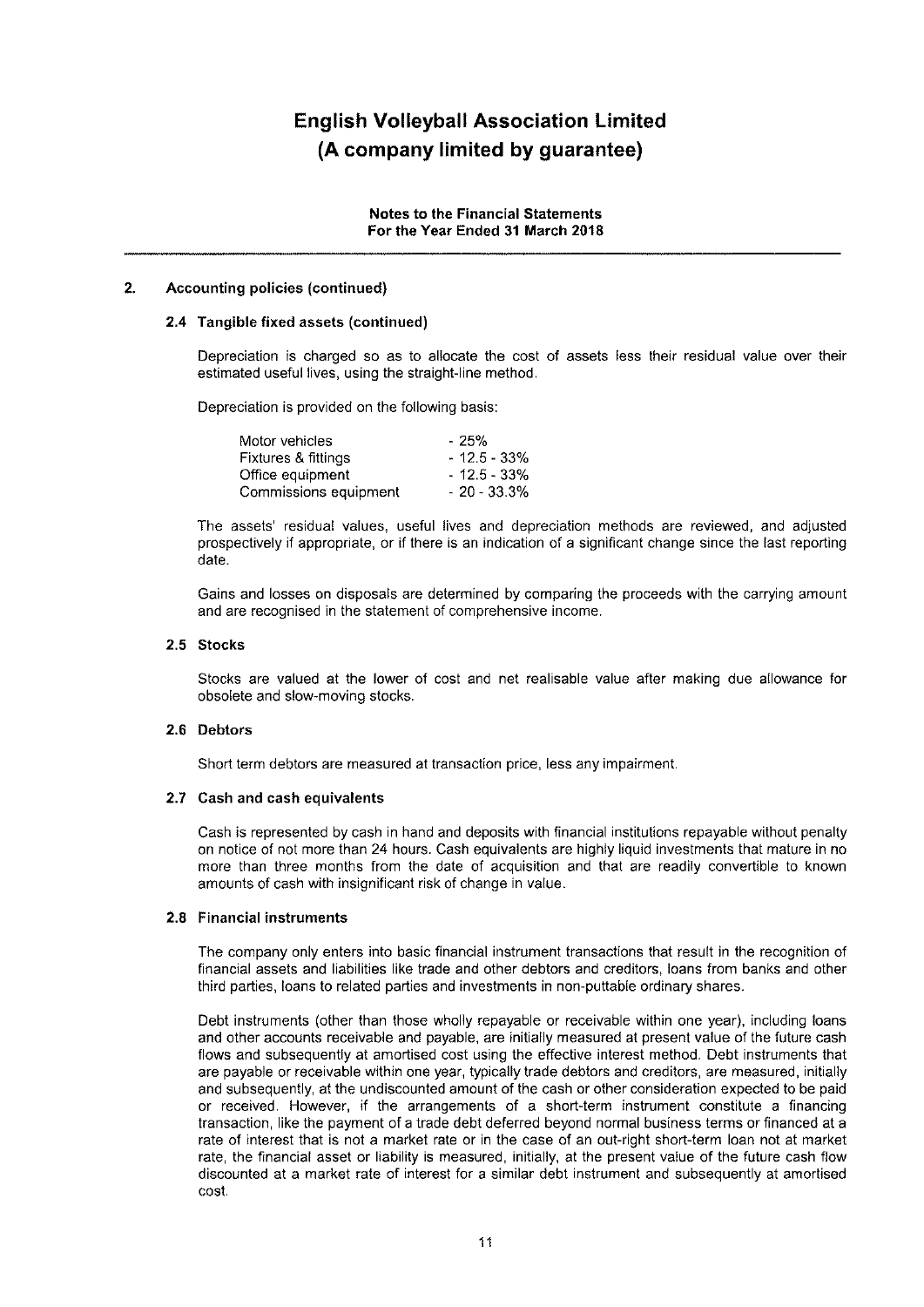#### Notes to the Financial Statements For the Year Ended 31 March 2018

#### 2. Accounting policies (continued)

#### 2.9 Creditors

Short term creditors are measured at the transaction price

#### 2.10 Operating leases: the company as lessee

Rentals paid under operating leases are charged to the statement of comprehensive income on a straight line basis over the lease term.

#### 2.ll Pensions

#### Defined contribution pension plan

The company operates a defined contribution plan for its employees. A defined contribution plan is a pension plan under which the company pays fixed contributions into a separate entity. Once the contributions have been paid the company has no further payment obligations.

The contributions are recognised as an expense in the slatement of comprehensíve íncome when they fall due. Amounts not paid are shown in accruals as a liability in the statement of fìnancial position. The assets of the plan are held separately from the company in independently administered funds.

#### 2.12 lnterest income

lnterest income is recognised in the statement of comprehensive income using the effective interest method.

#### 2.13 Taxation

Tax is recognised in the statement of comprehensive income, except that a charge attributable to an item of income and expense recognised as other comprehensive income or to an item recognised directly in equity is also recognised in other comprehensive income or directly in equity respectively.

The current income tax charge is calculated on the basis of tax rates and laws that have been enacted or substantively enacted by the reporting date in the countries where the company operates and generates income.

#### 2.14 Exceptional items

Exceptional items are transactions that fall within the ordinary activities of the company but are presented separately due to their size or incidence.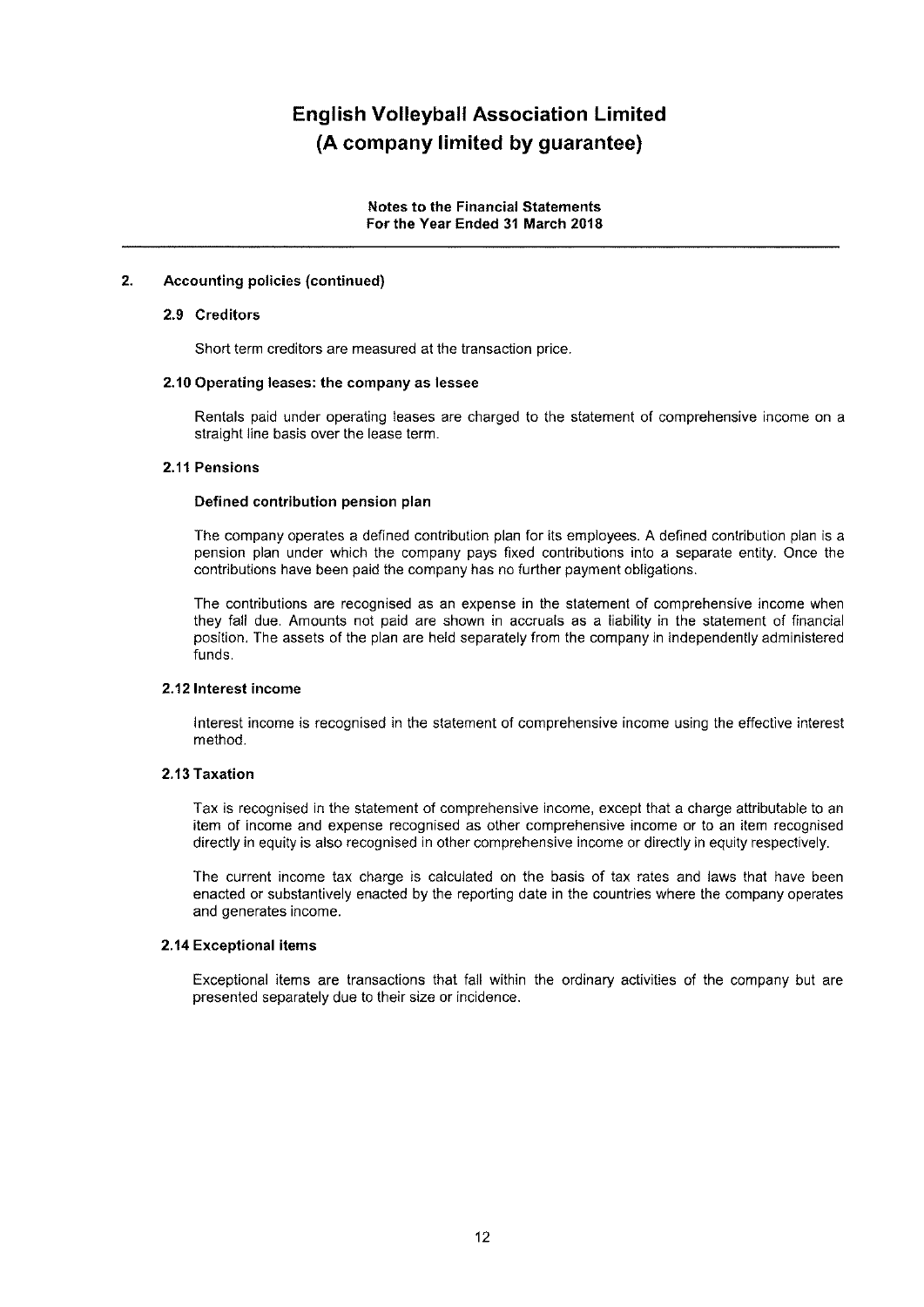#### Notes to the Financial Statements For the Year Ended 3l March 2018

#### 3. Judgments in applying accounting policies and key sources of estimation uncertainty

There are no significant judgements or assessments that impact on these financial statements.

#### 4. Turnover

All of the turnover arose within the United Kingdom, including grant income from Sport England of £754,492 (2017 - £1,239,939).

#### 5. Exceptional items

|                     | 2018   | 2017<br>£  |
|---------------------|--------|------------|
| Restructuring costs | $\sim$ | 151,340    |
|                     |        | . <b> </b> |

During the year the company incurred restructuring costs due to the impending reduction in the award grant from Sport England and the difflcult trading conditions.

#### 6. Operating profit/(loss)

The operating profit/(loss) is stated after charging:

|                                                                                                                        | 2018<br>£ | 2017<br>£ |
|------------------------------------------------------------------------------------------------------------------------|-----------|-----------|
| Depreciation of tangible fixed assets                                                                                  | 9.058     | 25,282    |
| Fees payable to the company's auditor and its associates for the audit of<br>the company's annual financial statements | 8,000     | 11,000    |
| Other operating lease rentals                                                                                          | 102.627   | 105,297   |
| Defined contribution pension cost                                                                                      | 4.132     | 8.069     |
| Profit on disposal of fixed assets                                                                                     | 7.464     |           |
|                                                                                                                        |           |           |

### 7. Employees

The average monthly number of employees, including the directors, during the year was as follows:

|           | 2018<br>No. | 2017<br>No. |
|-----------|-------------|-------------|
| Employees | 15          | 33          |
|           |             |             |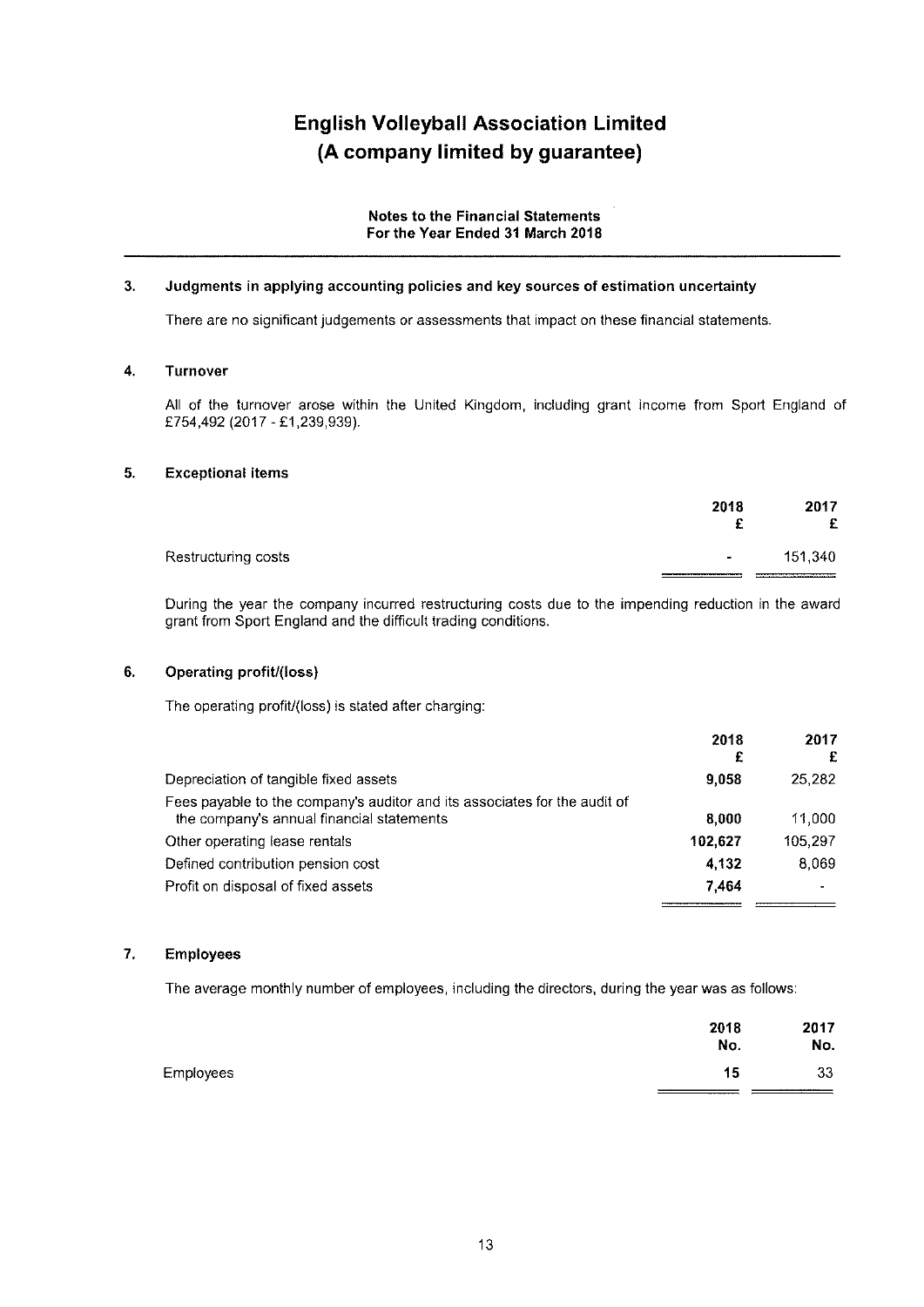#### Notes to the Financial Statements For the Year Ended 31 March 2018

#### 8. Taxation

|                                           | 2018<br>£ | 2017<br>£ |
|-------------------------------------------|-----------|-----------|
| <b>Corporation tax</b>                    |           |           |
| Current tax on profits for the year       | 53        | 47        |
|                                           | 53        | 47        |
| <b>Total current tax</b>                  | 53        | 47        |
| Deferred tax                              |           |           |
| <b>Total deferred tax</b>                 |           |           |
| Taxation on profit on ordinary activities | 53        | 47        |
|                                           |           |           |

#### Factors that may affect future tax charges

÷,

Reductions in the UK Corporation tax rate from 20% to 17% (19% effective from 1 April 2017 and 17% effective from 1 April 2020) have been substantively enacted. This will impact the company's future tax charge accordingly.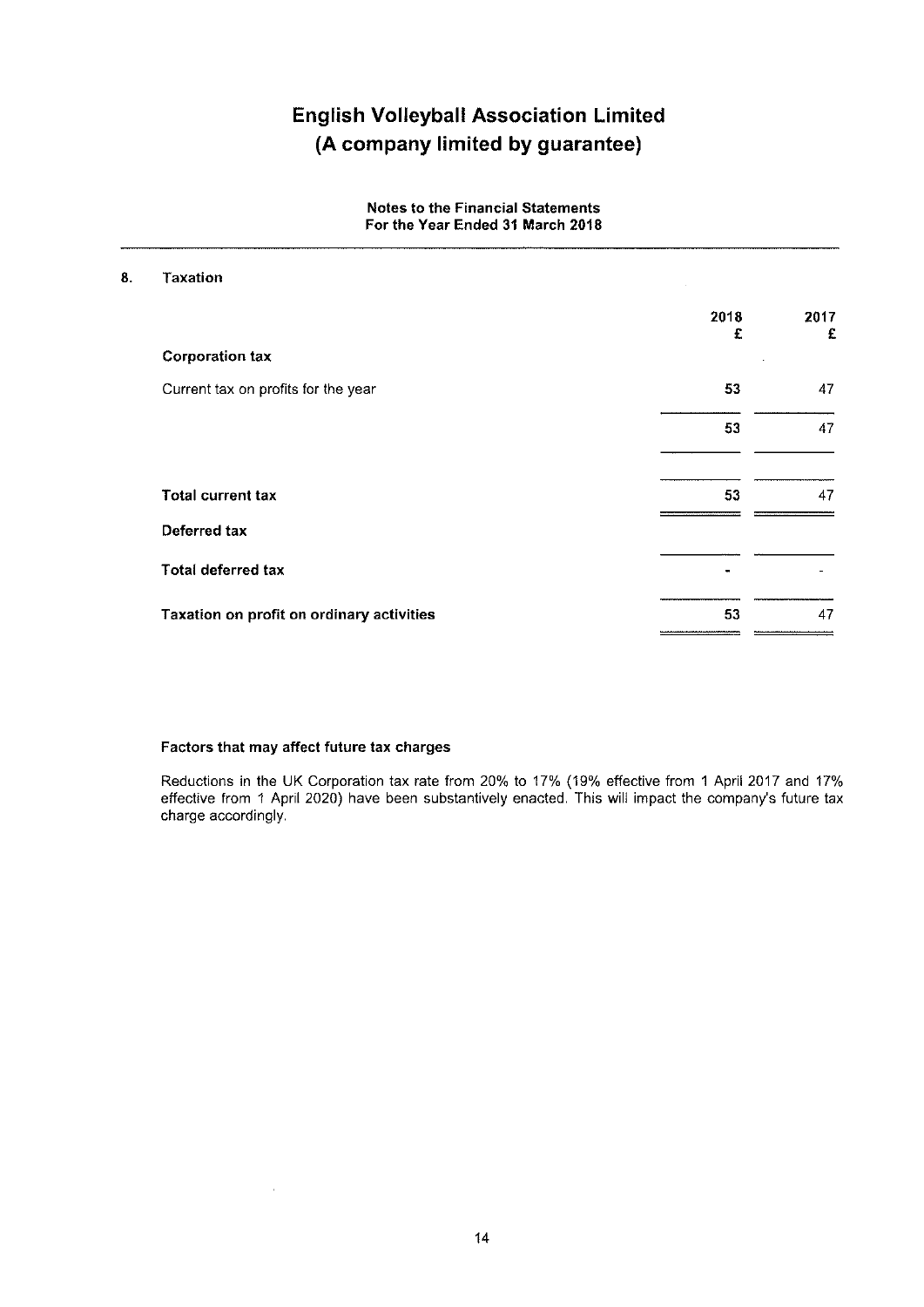Notes to the Financial Statements For the Year Ended 3l March 2018

### 9. Tangible fixed assets

|                     | <b>Fixtures &amp;</b><br>fittings<br>£ | Office<br>equipment<br>£ | <b>Commissions</b><br>equipment<br>£ | Total<br>£ |
|---------------------|----------------------------------------|--------------------------|--------------------------------------|------------|
| Cost                |                                        |                          |                                      |            |
| At 1 April 2017     | 24,428                                 | 269,532                  | 196,203                              | 490,163    |
| Additions           | 6,023                                  | 4,772                    |                                      | 10,795     |
| Disposals           | (14, 729)                              |                          |                                      | (14, 729)  |
| At 31 March 2018    | 15,722                                 | 274,304                  | 196,203                              | 486,229    |
| Depreciation        |                                        |                          |                                      |            |
| At 1 April 2017     | 24,382                                 | 268,406                  | 186,759                              | 479,547    |
| Charge for the year | 716                                    | 1,411                    | 6,931                                | 9,058      |
| Disposals           | (14, 729)                              |                          |                                      | (14, 729)  |
| At 31 March 2018    | 10,369                                 | 269,817                  | 193,690                              | 473,876    |
| Net book value      |                                        |                          |                                      |            |
| At 31 March 2018    | 5,353                                  | 4,487                    | 2,513                                | 12,353     |
| At 31 March 2017    | 46                                     | 1,126                    | 9,444                                | 10,616     |
|                     |                                        |                          |                                      |            |

### 10. Stocks

|                  | 2018<br>e | 2017<br>£ |
|------------------|-----------|-----------|
| Goods for resale | 14,162    | 19,026    |

### 11. Debtors

|                                | 2018<br>£ | 2017<br>£ |
|--------------------------------|-----------|-----------|
| Trade debtors                  | 40,961    | 75,568    |
| Other debtors                  | 57,361    | 89,130    |
| Prepayments and accrued income | 188,353   | 34,412    |
|                                | 286,675   | 199,110   |
|                                |           |           |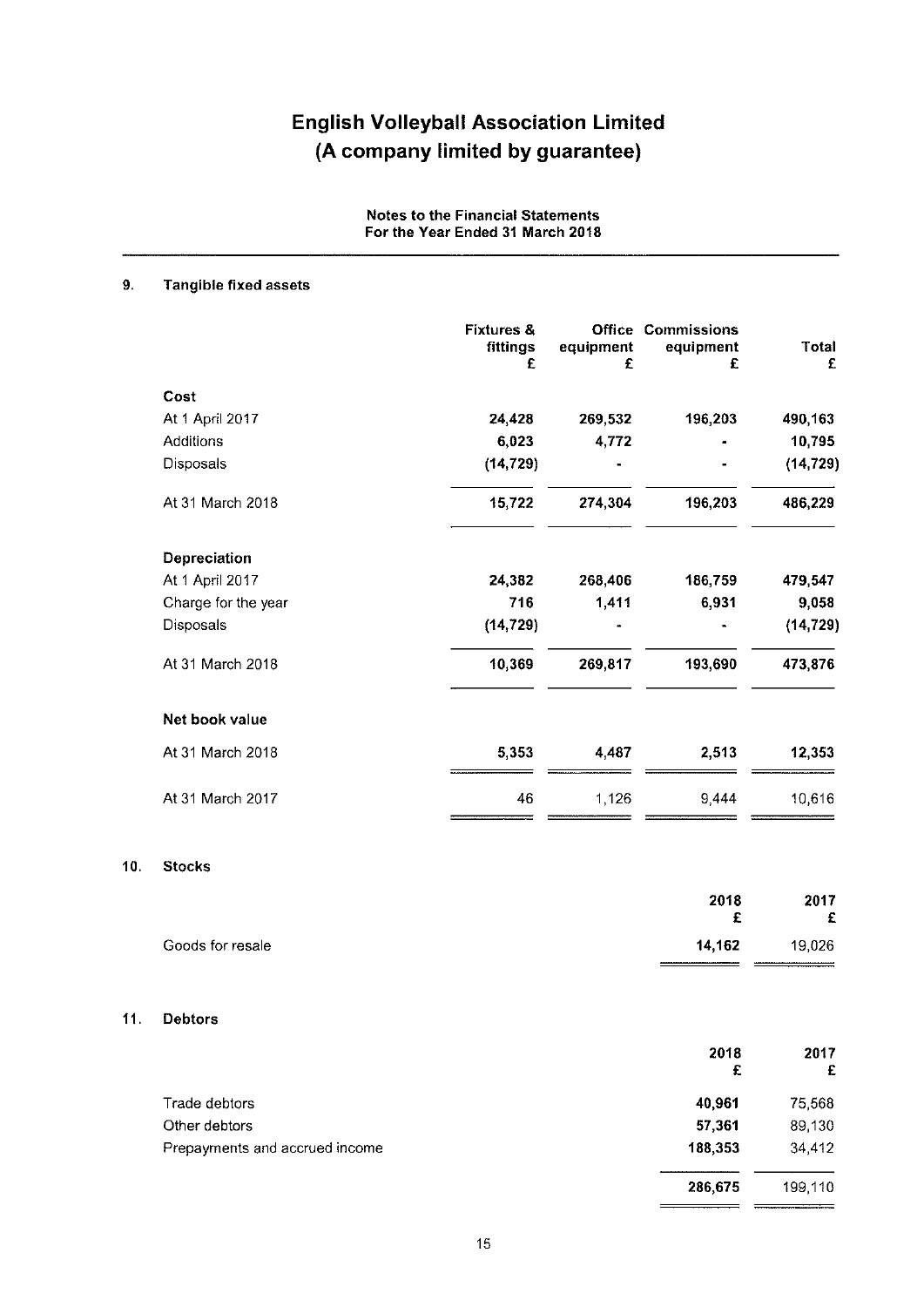Notes to the Financial Statements For the Year Ended 31 March 2018

#### 12. Greditors: Amounts falling due within one year

|                                    | 2018<br>£ | 2017<br>£ |
|------------------------------------|-----------|-----------|
| Trade creditors                    | 45,557    | 114,015   |
| Corporation tax                    | $\bullet$ | 367       |
| Other taxation and social security | 15.532    | 17,391    |
| Other creditors                    | 66,525    | 66,242    |
| Accruals and deferred income       | 51.659    | 101,197   |
|                                    | 179,273   | 299,212   |

#### <sup>f</sup>3. Company status

The company is a private company limited by guarantee and consequently does not have share capital. Each member is liable to contribute an amount not exceeding  $E1$  towards the assets of the company in the event of liquidation.

#### 14. Reserves

The company's capital and reserves are as follows:

#### Galled up share capital

The company is a private company limited by guarantee and consequently does not have share capital.

#### Profit & loss account

The profit and loss account represents cumulative profits or losses, net of dividends paid and other adjustments.

#### 15. Pension commitments

The company operates a defined contribution pension scheme. The assets of the scheme are held separately from those of the company in an independently administered fund. The pension cost charge represents contributions payable by the company into the fund and amounted to  $£4,132$  (2017 - £8,069). Contributions totalling  $£10,969$  (2017 - £5,865) were payable to the fund at the balance sheet date and are included in other creditors.